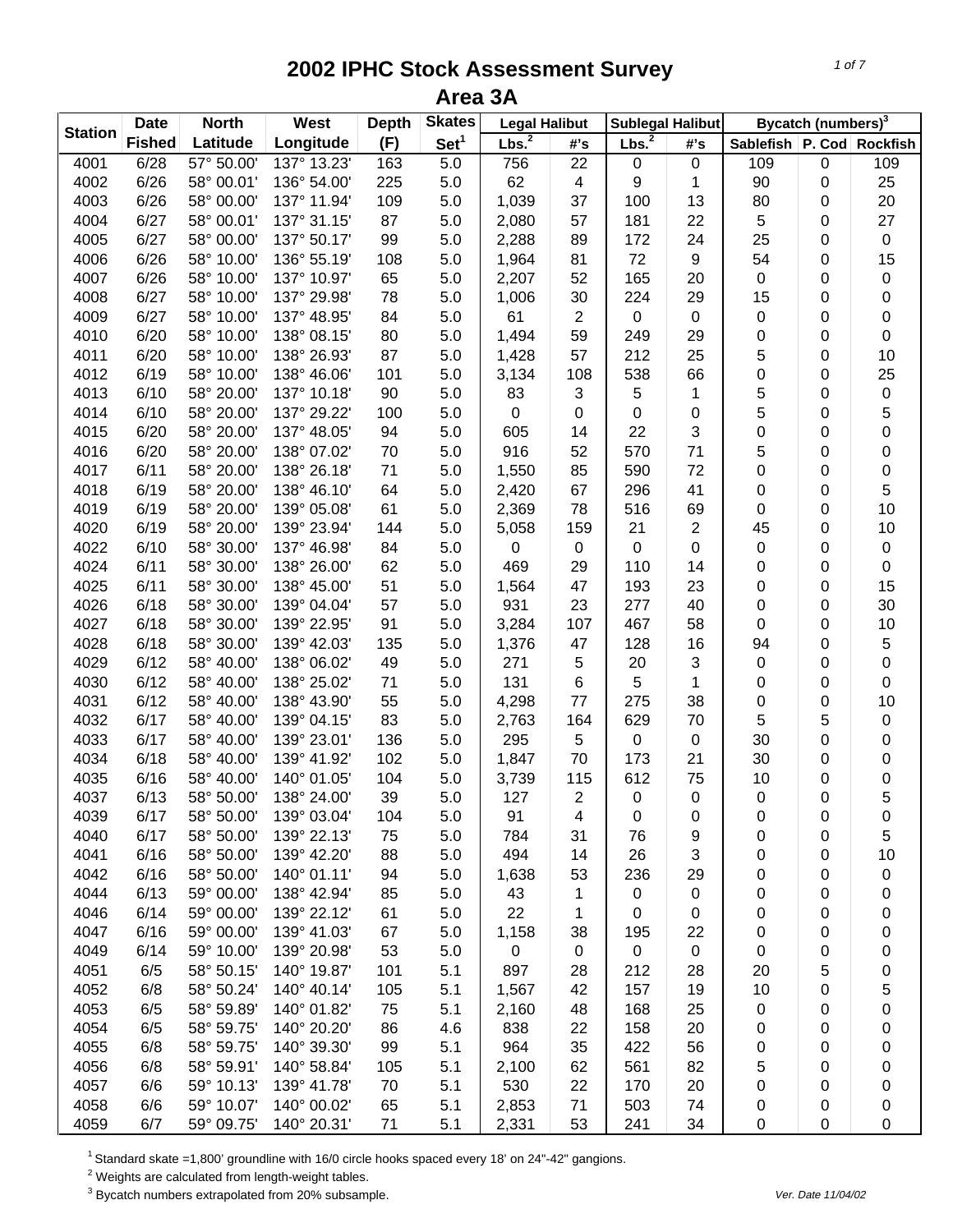| <b>Station</b> | <b>Date</b>   | <b>North</b> | West        | <b>Depth</b> | <b>Skates</b>    | <b>Legal Halibut</b> |                  | <b>Sublegal Halibut</b> |                |                               | Bycatch (numbers) <sup>3</sup> |           |
|----------------|---------------|--------------|-------------|--------------|------------------|----------------------|------------------|-------------------------|----------------|-------------------------------|--------------------------------|-----------|
|                | <b>Fished</b> | Latitude     | Longitude   | (F)          | $\mathbf{Set}^1$ | Lbs. <sup>2</sup>    | #'s              | Lbs. <sup>2</sup>       | #'s            | Sablefish   P. Cod   Rockfish |                                |           |
| 4060           | 6/7           | 59° 09.95'   | 140° 39.16' | 82           | 5.1              | 685                  | 25               | 310                     | 40             | $\pmb{0}$                     | $\pmb{0}$                      | 0         |
| 4061           | 6/13          | 59° 10.35'   | 140° 58.84' | 97           | 5.1              | 3,017                | 74               | 295                     | 38             | 0                             | 0                              | 0         |
| 4062           | 6/13          | 59° 10.18'   | 141° 17.79' | 185          | 5.1              | 521                  | 17               | 38                      | 5              | 202                           | 0                              | 0         |
| 4063           | 6/14          | 59° 09.95'   | 141° 38.22' | 120          | 5.0              | 4,604                | 145              | 134                     | 18             | 10                            | 0                              | 30        |
| 4064           | 6/6           | 59° 20.16'   | 139° 40.95' | 87           | 5.1              | 117                  | 4                | 9                       | 1              | 0                             | 0                              | 0         |
| 4065           | 6/6           | 59° 19.73'   | 139° 59.39' | 88           | 5.0              | 261                  | 8                | 58                      | $\overline{7}$ | 0                             | 0                              | 0         |
| 4066           | 6/7           | 59° 19.29'   | 140° 21.12' | 69           | 5.1              | 2,287                | 103              | 1,077                   | 130            | 0                             | 0                              | 0         |
| 4067           | 6/7           | 59° 18.95'   | 140° 38.55' | 77           | 5.1              | 848                  | 25               | 304                     | 37             | $\pmb{0}$                     | 0                              | 0         |
| 4068           | 6/13          | 59° 19.55'   | 140° 59.89' | 87           | 5.1              | 1,277                | 28               | 173                     | 22             | 15                            | 0                              | 0         |
| 4069           | 6/13          | 59° 20.05'   | 141° 18.45' | 183          | 5.1              | 2,145                | 58               | 23                      | 4              | 131                           | 0                              | 0         |
| 4070           | 6/14          | 59° 20.25'   | 141° 38.36' | 102          | 5.1              | 1,831                | 49               | 208                     | 25             | $\pmb{0}$                     | 0                              | 0         |
| 4071           | 6/14          | 59° 20.07'   | 141° 57.75' | 116          | 5.1              | 3,399                | 111              | 223                     | 28             | 15                            | 0                              | 0         |
| 4072           | 6/9           | 59° 29.63'   | 139° 59.58' | 64           | 5.0              | 165                  | 9                | 96                      | 11             | $\mathbf 0$                   | 0                              | 0         |
| 4073           | 6/9           | 59° 30.04'   | 140° 19.34' | 124          | 5.1              | 657                  | 15               | 0                       | 0              | $\mathbf 0$                   | 0                              | 0         |
| 4074           | 6/10          | 59° 29.95'   | 140° 39.47' | 154          | 5.1              | 285                  | 10               | 0                       | 0              | 10                            | 0                              | 0         |
| 4075           | 6/10          | 59° 29.70'   | 140° 59.51' | 160          | 5.1              | 354                  | 12               | 8                       | 1              | 10                            | 0                              | 0         |
| 4076           | 6/15          | 59° 29.63'   | 141° 19.54' | 92           | 5.0              | 240                  | 12               | 0                       | 0              | $\mathbf 0$                   | 0                              | 0         |
| 4077           | 6/15          | 59° 30.09'   | 141° 38.67' | 88           | 5.0              | 321                  | 12               | 11                      | 1              | 0                             | 0                              | 0         |
| 4078           | 6/16          | 59° 29.37'   | 141° 58.41' | 99           | 5.1              | 2,093                | 41               | 31                      | 4              | 0                             | 5                              | 10        |
| 4079           | 6/9           | 59° 39.82'   | 139° 59.41' | 85           | 5.0              | 287                  | 15               | 49                      | 6              | 0                             | 35                             | 0         |
| 4080           | 6/10          | 59° 39.80'   | 140° 59.08' | 30           | 5.1              | 101                  | 4                | 8                       | 1              | 0                             | 0                              | 0         |
| 4081           | 6/15          | 59° 39.40'   | 141° 18.82' | 38           | 5.0              | 129                  | 3                | 0                       | 0              | 0                             | 0                              | 0         |
| 4082           | 6/15          | 59° 40.02'   | 141° 37.52' | 50           | 5.0              | $\pmb{0}$            | $\boldsymbol{0}$ | 10                      | 1              | 0                             | 0                              | 0         |
| 4083           | 6/16          | 59° 39.77'   | 141° 59.05' | 82           | 5.0              | 410                  | 11               | 24                      | 3              | 0                             | 0                              | 0         |
| 4084           | 6/17          | 59° 40.13'   | 142° 18.58' | 118          | 5.1              | 421                  | 18               | 23                      | 3              | $\pmb{0}$                     | 0                              | 5         |
| 4085           | 6/17          | 59° 39.90'   | 142° 37.60' | 213          | 5.1              | 503                  | 15               | 6                       | $\mathbf{1}$   | 192                           | 0                              | 5         |
| 4086           | 6/19          | 59° 40.28'   | 142° 58.24' | 106          | 5.0              | 2,269                | 85               | 175                     | 22             | 25                            | 0                              | 0         |
| 4087           | 6/19          | 59° 39.86'   | 143° 15.98' | 140          | 5.0              | 2,149                | 55               | 48                      | 6              | 45                            | 0                              | 15        |
| 4088           | 7/4           | 59° 40.02'   | 143° 37.40' | 78           | 5.1              | 4,277                | 98               | 118                     | 16             | $\mathbf 0$                   | 0                              | 40        |
| 4089           | 7/4           | 59° 39.81'   | 143° 56.40' | 71           | 5.0              | 1,610                | 47               | 186                     | 25             | $\mathbf 0$                   | 0                              | 10        |
| 4090           | 7/5           | 59° 40.00'   | 144° 17.23' | 87           | 5.0              | 1,044                | 28               | 45                      | 7              | 10                            | 0                              | 10        |
| 4091           | 7/5           | 59° 39.98'   | 144° 36.68' | 79           | 5.1              | 635                  | 17               | 42                      | 6              | $\mathbf 0$                   | 0                              | 0         |
| 4092           | 6/16          | 59° 49.94'   | 141° 59.45' | 38           | 5.1              | 194                  | 11               | 271                     | 39             | 0                             | 0                              | $\pmb{0}$ |
| 4093           | 6/17          | 59° 49.94'   | 142° 19.13' | 51           | 5.0              | 1,246                | 26               | 80                      | 10             | 0                             | 0                              | 5         |
| 4094           | 6/17          | 59° 49.80'   | 142° 37.96' | 90           | 5.0              | 2,799                | 74               | 83                      | 11             | 0                             | 0                              | 0         |
| 4095           | 6/18          | 59° 49.85'   | 142° 57.59' | 95           | 5.1              | 101                  | 3                | 0                       | 0              | 0                             | 0                              | 0         |
| 4096           | 6/19          | 59° 49.89'   | 143° 18.04' | 121          | 5.1              | 380                  | 15               | 28                      | 3              | 0                             | 0                              | 0         |
| 4097           | 7/4           | 59° 49.74'   | 143° 37.73' | 154          | 5.0              | 355                  | $\boldsymbol{9}$ | 16                      | 2              | 125                           | 0                              | 5         |
| 4098           | 7/4           | 59° 49.80'   | 143° 58.48' | 52           | 5.1              | 1,021                | 35               | 182                     | 25             | 0                             | 5                              | 0         |
| 4099           | 7/5           | 59° 49.91'   | 144° 17.01' | 35           | 5.0              | 239                  | $\boldsymbol{9}$ | 98                      | 14             | 0                             | 0                              | 0         |
| 4100           | 6/18          | 59° 59.86'   | 142° 38.88' | 44           | 5.0              | 189                  | $\,6$            | 32                      | 5              | 0                             | 0                              | 0         |
| 4101           | 6/18          | 59° 59.74'   | 142° 59.17' | 64           | 5.1              | 413                  | 16               | 184                     | 22             | 0                             | 0                              | 0         |
| 4102           | 7/2           | 59° 20.05'   | 146° 15.58' | 155          | 5.0              | 1,523                | 40               | 31                      | 4              | 55                            | 0                              | 65        |
| 4103           | 7/2           | 59° 20.09'   | 146° 34.35' | 77           | 5.1              | 945                  | 27               | 24                      | 3              | $\mathbf 0$                   | 0                              | 30        |
| 4104           | 7/13          | 59° 19.84'   | 146° 54.95' | 104          | 5.0              | 569                  | 19               | 61                      | 7              | 50                            | 0                              | 5         |
| 4105           | 7/14          | 59° 19.68'   | 147° 15.22' | 102          | 5.0              | 583                  | 27               | 62                      | 8              | 15                            | 0                              | 0         |
| 4106           | 7/3           | 59° 29.80'   | 145° 15.87' | 74           | 5.1              | 1,421                | 42               | 183                     | 28             | 0                             |                                | 106       |
| 4107           | 7/3           | 59° 29.86'   | 145° 55.02' | 92           | 5.0              | 501                  | 24               | 29                      | 3              | 0                             | 0<br>0                         | 0         |
| 4108           | 7/2           | 59° 29.98'   | 146° 34.95' | 50           | 5.0              | 448                  | 13               | 66                      | 9              | 0                             | 0                              |           |
| 4109           | 7/13          | 59° 29.75'   | 146° 53.91' | 100          | 5.1              | 916                  | 24               | 15                      | 2              | 0                             | 0                              | 0<br>5    |
| 4110           | 7/14          | 59° 29.55'   | 147° 15.54' | 117          |                  | 396                  | 16               | 15                      | $\overline{2}$ | 61                            | $\pmb{0}$                      | 10        |
|                |               |              |             |              | 5.1              |                      |                  |                         |                |                               |                                |           |

1 Standard skate =1,800' groundline with 16/0 circle hooks spaced every 18' on 24"-42" gangions.

 $2$  Weights are calculated from length-weight tables.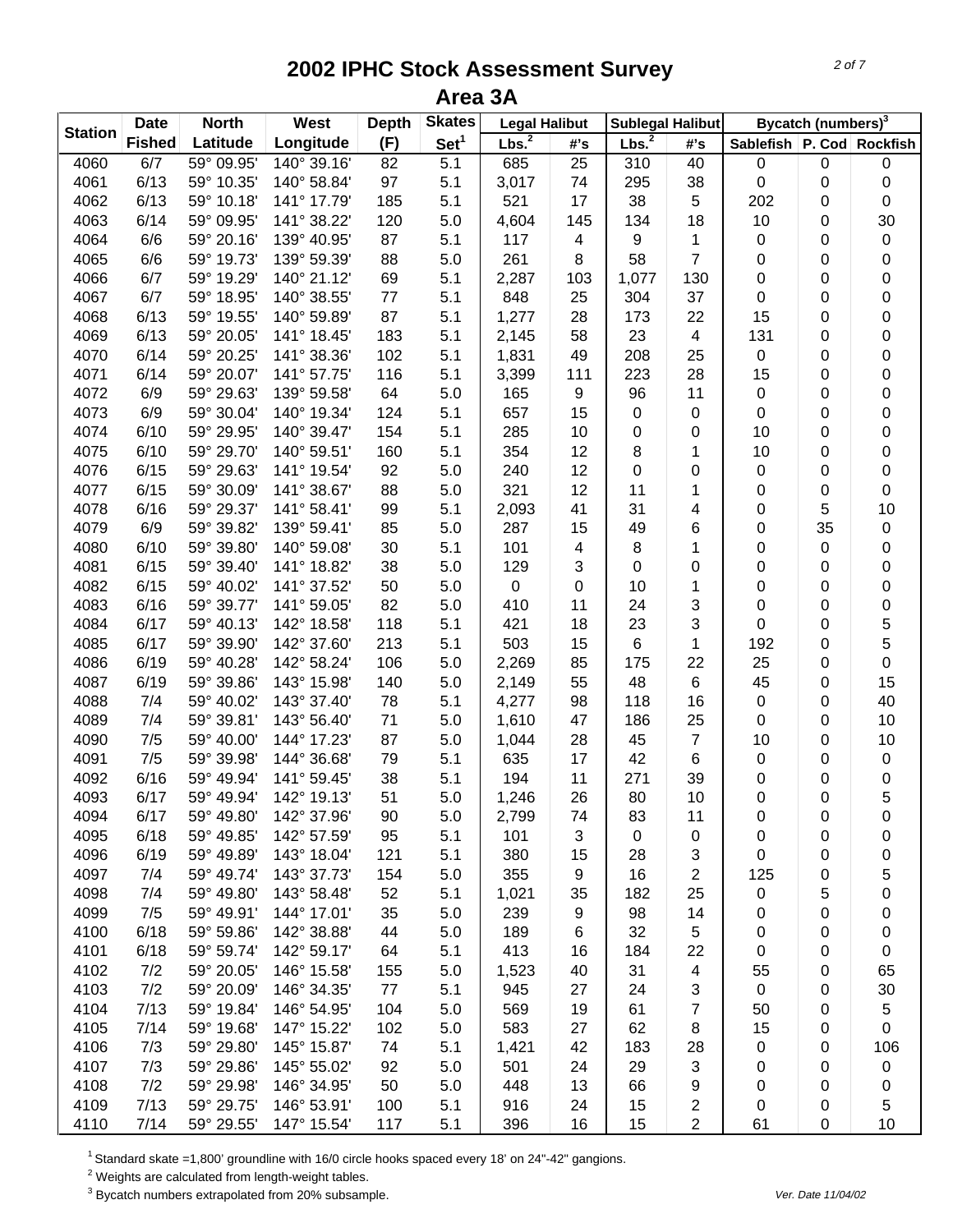|                | <b>Date</b>   | <b>North</b> | West        | <b>Depth</b> | <b>Skates</b>    | <b>Legal Halibut</b> |                | <b>Sublegal Halibut</b> |                |                    | Bycatch (numbers) <sup>3</sup> |                 |
|----------------|---------------|--------------|-------------|--------------|------------------|----------------------|----------------|-------------------------|----------------|--------------------|--------------------------------|-----------------|
| <b>Station</b> | <b>Fished</b> | Latitude     | Longitude   | (F)          | Set <sup>1</sup> | Lbs. <sup>2</sup>    | #'s            | Lbs. <sup>2</sup>       | #'s            | Sablefish   P. Cod |                                | <b>Rockfish</b> |
| 4111           | 7/14          | 59° 29.48'   | 147° 33.77' | 62           | 5.0              | 85                   | $\mathfrak{B}$ | 58                      | $\bf 8$        | 0                  | $\pmb{0}$                      | 0               |
| 4112           | 7/1           | 59° 40.00'   | 145° 34.55' | 58           | 5.1              | 491                  | 17             | 57                      | $\overline{7}$ | 0                  | 0                              | 0               |
| 4113           | 7/1           | 59° 39.80'   | 145° 53.91' | 45           | 5.0              | 2,832                | 101            | 603                     | 75             | 0                  | 0                              | 0               |
| 4114           | 7/12          | 59° 39.84'   | 146° 14.91' | 44           | 5.1              | 1,131                | 44             | 373                     | 51             | 0                  | 0                              | 0               |
| 4115           | 7/12          | 59° 40.03'   | 146° 34.02' | 45           | 5.0              | 4,292                | 118            | 361                     | 44             | 0                  | 0                              | 10              |
| 4116           | 7/13          | 59° 39.92'   | 146° 52.73' | 60           | 5.0              | 86                   | 4              | 38                      | 4              | $\pmb{0}$          | 0                              | $\pmb{0}$       |
| 4117           | 7/15          | 59° 40.12'   | 147° 13.09' | 97           | 5.1              | 1,191                | 59             | 113                     | 13             | 10                 | $\mathbf 5$                    | 10              |
| 4118           | 7/15          | 59° 39.91'   | 147° 32.78' | 64           | 5.0              | 809                  | 27             | 52                      | 6              | $\pmb{0}$          | 0                              | 0               |
| 4119           | 7/6           | 59° 49.80'   | 144° 58.84' | 107          | 5.0              | 769                  | 29             | 134                     | 16             | 25                 | 25                             | 0               |
| 4120           | 7/1           | 59° 49.99'   | 145° 52.74' | 57           | 5.1              | 140                  | 5              | 32                      | 4              | $\pmb{0}$          | 0                              | 0               |
| 4121           | 7/12          | 59° 49.92'   | 146° 12.93' | 34           | 5.1              | 1,323                | 67             | 201                     | 23             | 0                  | 0                              | 0               |
| 4122           | 7/12          | 59° 49.86'   | 146° 33.47' | 37           | 5.1              | 3,489                | 81             | 296                     | 36             | 0                  | 0                              | 0               |
| 4123           | 7/10          | 59° 49.96'   | 146° 53.39' | 43           | 5.0              | 993                  | 63             | 1,216                   | 146            | 0                  | 0                              | 0               |
| 4124           | 7/15          | 59° 49.73'   | 147° 13.64' | 72           | 5.1              | 1,354                | 78             | 404                     | 46             | 0                  | 5                              | 10              |
| 4125           | 7/6           | 59° 59.73'   | 144° 39.08' | 123          | 5.1              | 497                  | 17             | 62                      | 7              | 61                 | 0                              | 0               |
| 4126           | 7/6           | 59° 59.80'   | 144° 58.14' | 76           | 5.1              | 182                  | 10             | 22                      | 3              | 0                  | 0                              | 0               |
| 4127           | 7/7           | 60° 00.01'   | 145° 17.87' | 66           | 5.0              | 163                  | 10             | 57                      | $\overline{7}$ | 5                  | 0                              | 0               |
| 4128           | 6/23          | 60° 00.22'   | 146° 12.98' | 32           | 5.0              | 496                  | 17             | 112                     | 13             | 0                  | 0                              | 5               |
| 4129           | 6/23          | 59° 59.58'   | 146° 32.84' | 34           | 5.0              | 195                  | 11             | 148                     | 21             | 0                  | 0                              | 0               |
| 4130           | 7/10          | 59° 59.67'   | 146° 52.52' | 78           | 5.0              | 192                  | $\overline{7}$ | 54                      | $\,6$          | $\pmb{0}$          | 0                              | 0               |
| 4131           | 7/10          | 59° 59.51'   | 147° 11.83' | 101          | 5.1              | 610                  | 14             | 30                      | 3              | 40                 | 25                             | 0               |
| 4132           | 7/7           | 60° 10.01'   | 145° 30.88' | 46           | 5.1              | 385                  | 14             | 19                      | $\overline{2}$ | $\pmb{0}$          | 0                              | 0               |
| 4133           | 7/7           | 60° 10.00'   | 145° 50.77' | 58           | 5.1              | 112                  | $\overline{7}$ | $\overline{7}$          | $\mathbf{1}$   | 0                  | 0                              | 0               |
| 4134           | 6/23          | 60° 09.56'   | 146° 10.69' | 43           | 5.1              | 244                  | 10             | 51                      | $\overline{7}$ | 0                  | 0                              | 0               |
| 4135           | 6/28          | 60° 09.78'   | 147° 30.96' | 35           | 5.0              | 727                  | 38             | 310                     | 39             | $\pmb{0}$          | 5                              | 5               |
| 4136           | 6/28          | 60° 09.59'   | 147° 50.34' | 181          | 5.1              | 959                  | 35             | 54                      | 6              | 15                 | 0                              | $\mathbf 0$     |
| 4137           | 6/24          | 60° 19.75'   | 147° 31.09' | 61           | 5.0              | 824                  | 25             | 106                     | 16             | $\pmb{0}$          | 60                             | 5               |
| 4138           | 6/25          | 60° 30.20'   | 146° 29.16' | 43           | 5.0              | 391                  | 14             | 49                      | 7              | 0                  | 0                              | 0               |
| 4140           | 6/24          | 60° 29.84'   | 147° 10.29' | 111          | 5.0              | 753                  | 36             | 11                      | $\overline{c}$ | 5                  | 40                             | 0               |
| 4141           | 6/24          | 60° 30.09'   | 147° 29.84' | 111          | 5.1              | 524                  | 18             | 33                      | 4              | 15                 | 40                             | 5               |
| 4142           | 6/27          | 60° 28.91'   | 147° 49.83' | 241          | 5.0              | 560                  | 18             | 6                       | 1              | 40                 | $\mathbf 0$                    | 25              |
| 4143           | 6/26          | 60° 39.69'   | 146° 47.98' | 211          | 5.0              | 483                  | 24             | 28                      | 3              | 15                 | 0                              | $\pmb{0}$       |
| 4145           | 6/26          | 60° 49.91'   | 147° 08.14' | 173          | 5.1              | 927                  | 35             | 15                      | 2              | 25                 | 5                              | 10              |
| 4147           | 8/6           | 58° 39.78'   | 148° 34.08' | 128          | 5.1              | 2,214                | 84             | 92                      | 12             | 136                | 0                              | $\mathbf 0$     |
| 4148           | 8/5           | 58° 39.95'   | 148° 53.27' | 89           | 5.0              | 2,271                | 94             | 93                      | 11             | 65                 | 20                             | 10              |
| 4149           | 8/6           | 58° 49.62'   | 148° 15.02' | 150          | 5.1              | 3,468                | 132            | 149                     | 16             | 30                 | 0                              | 30              |
| 4150           | 8/6           | 58° 49.50'   | 148° 33.87' | 161          | 5.1              | 1,667                | 49             | 58                      | $\overline{7}$ | 96                 | 0                              | 5               |
| 4151           | 8/5           | 58° 49.53'   | 148° 53.16' | 136          | 5.1              | 1,055                | 29             | 17                      | 2              | 217                | 0                              | 0               |
| 4152           | 8/5           | 58° 50.09'   | 149° 12.25' | 113          | 5.0              | 936                  | 35             | 37                      | 4              | 160                | 0                              | 5               |
| 4153           | 7/29          | 59° 00.37'   | 147° 55.45' | 214          | 5.0              | 178                  | $\overline{4}$ | $\pmb{0}$               | 0              | 207                | 0                              | 0               |
| 4154           | 7/30          | 59° 00.81'   | 148° 13.63' | 91           | 5.1              | 5,120                | 161            | 157                     | 18             | 30                 | 35                             | 0               |
| 4155           | 7/30          | 59° 00.36'   | 148° 34.45' | 132          | 5.1              | 1,006                | 30             | 37                      | 5              | 222                | 5                              | 0               |
| 4156           | 8/4           | 59° 00.55'   | 148° 53.22' | 112          | 5.1              | 3,248                | 128            | 70                      | 8              | 51                 | 10                             |                 |
| 4157           | 8/4           | 58° 59.98'   | 149° 12.04' | 118          | 5.1              | 1,302                | 49             | 12                      | 2              | 141                | 0                              | 0<br>5          |
| 4158           | 7/25          | 58° 59.90'   | 149° 33.05' | 126          | 5.0              | 325                  | 16             |                         | 0              | 135                | 0                              | 0               |
| 4159           | 7/29          | 59° 09.71'   | 147° 35.21' | 144          |                  |                      | 55             | 0<br>30                 | 3              | 105                |                                |                 |
|                |               | 59° 09.71'   |             |              | 5.0              | 1,522                |                |                         |                |                    | 0                              | 35              |
| 4160           | 7/29          |              | 147° 53.68' | 110          | 5.1              | 2,146                | 95             | 114                     | 14             | 51                 | 0                              | 0               |
| 4161           | 7/31          | 59° 10.03'   | 148° 14.02' | 67           | 5.0              | 2,903                | 89             | 389                     | 49             | 0                  | 10                             | 60              |
| 4162           | 7/30          | 59° 09.86'   | 148° 33.15' | 84           | 5.1              | 3,530                | 140            | 246                     | 29             | 15                 | 0                              | 0               |
| 4163           | 8/4           | 59° 09.93'   | 148° 54.05' | 98           | 5.0              | 1,860                | 62             | 39                      | 6              | 40                 | 0                              | 0               |
| 4164           | 8/4           | 59° 09.92'   | 149° 12.43' | 83           | 5.0              | 1,586                | 56             | 53                      | $\overline{7}$ | $\pmb{0}$          | 25                             | 0               |

1 Standard skate =1,800' groundline with 16/0 circle hooks spaced every 18' on 24"-42" gangions.

 $2$  Weights are calculated from length-weight tables.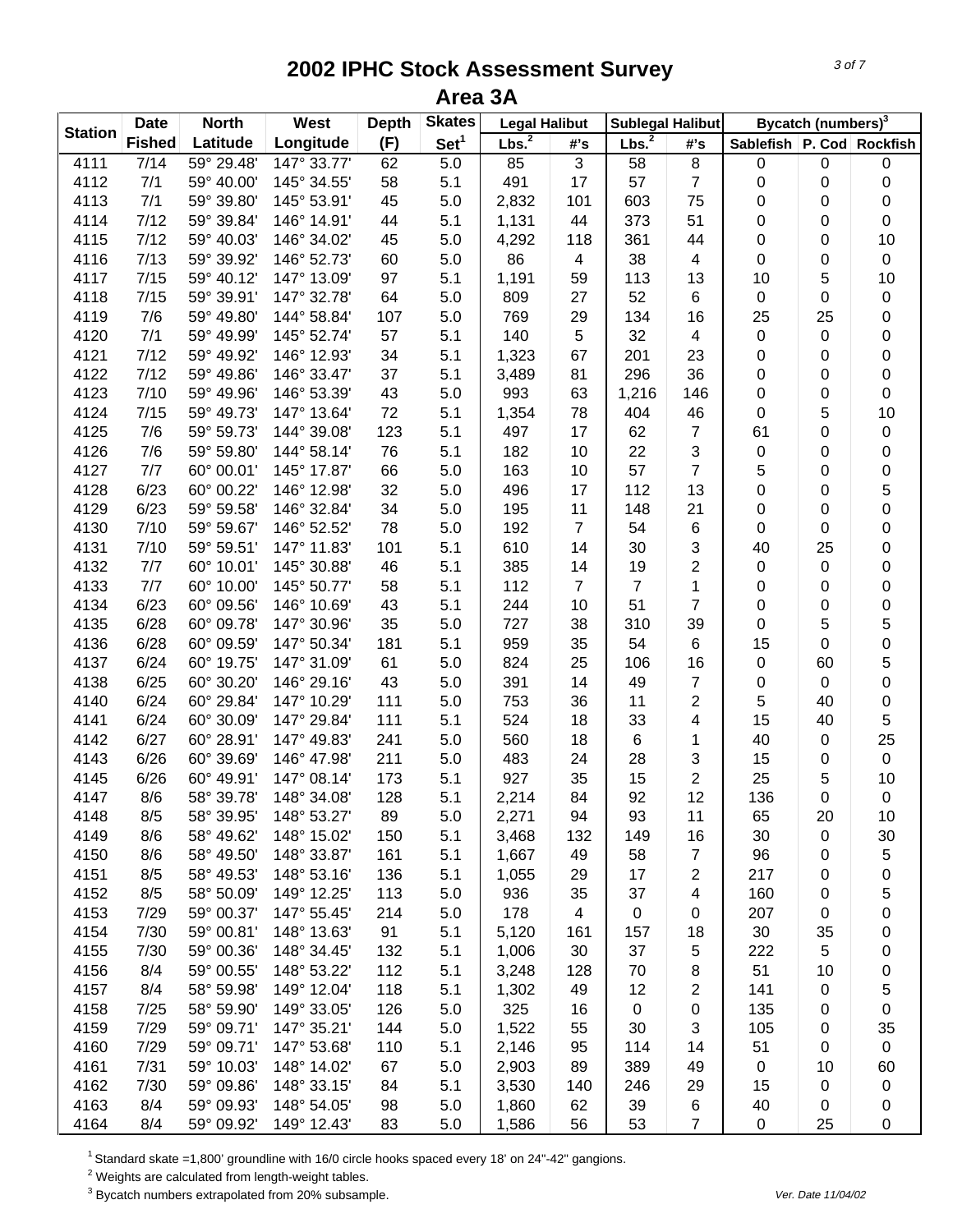| <b>Station</b> | <b>Date</b>   | <b>North</b> | West        | <b>Depth</b> | <b>Skates</b>    | <b>Legal Halibut</b> |                         | <b>Sublegal Halibut</b> |                |                               | Bycatch (numbers) <sup>3</sup> |             |
|----------------|---------------|--------------|-------------|--------------|------------------|----------------------|-------------------------|-------------------------|----------------|-------------------------------|--------------------------------|-------------|
|                | <b>Fished</b> | Latitude     | Longitude   | (F)          | Set <sup>1</sup> | Lbs. $^2$            | #'s                     | Lbs. <sup>2</sup>       | #'s            | Sablefish   P. Cod   Rockfish |                                |             |
| 4165           | 7/25          | 59° 09.96'   | 149° 32.09' | 87           | 5.1              | 1,365                | 64                      | 80                      | 10             | 30                            | 5                              | 0           |
| 4166           | 7/25          | 59° 09.94'   | 149° 50.51' | 71           | 5.0              | 889                  | 43                      | 123                     | 17             | 10                            | 45                             | 0           |
| 4167           | 7/14          | 59° 19.79'   | 147° 32.91' | 68           | 5.1              | 1,536                | 51                      | 356                     | 48             | $\pmb{0}$                     | 0                              | 0           |
| 4168           | 7/31          | 59° 19.83'   | 147° 54.19' | 101          | 5.0              | 948                  | 33                      | 42                      | 6              | 90                            | 0                              | 0           |
| 4169           | 7/31          | 59° 19.82'   | 148° 12.61' | 86           | 5.0              | 2,635                | 129                     | 215                     | 23             | 20                            | 5                              | 0           |
| 4170           | 8/1           | 59° 19.95'   | 148° 33.11' | 51           | 5.1              | 2,165                | 61                      | 193                     | 24             | $\pmb{0}$                     | 0                              | 40          |
| 4171           | 8/1           | 59° 20.09'   | 148° 52.16' | 89           | 5.0              | 996                  | 44                      | 87                      | 9              | $\pmb{0}$                     | 0                              | 0           |
| 4172           | 7/24          | 59° 19.89'   | 149° 11.84' | 101          | 5.1              | 2,393                | 88                      | 51                      | 6              | 51                            | 5                              | 0           |
| 4173           | 7/24          | 59° 20.08'   | 149° 31.75' | 66           | 5.1              | 1,844                | 80                      | 164                     | 22             | $\pmb{0}$                     | 25                             | 0           |
| 4174           | 7/20          | 59° 19.56'   | 149° 51.20' | 103          | 5.0              | 234                  | 12                      | 28                      | 3              | 10                            | 0                              | 0           |
| 4175           | 7/20          | 59° 19.91'   | 150° 11.35' | 86           | 5.1              | 1,549                | 62                      | 15                      | $\overline{c}$ | 0                             | 35                             | 5           |
| 4176           | 7/28          | 59° 29.77'   | 147° 53.27' | 60           | 5.1              | 1,318                | 56                      | 637                     | 77             | 0                             | 0                              | 0           |
| 4177           | 7/28          | 59° 30.04'   | 148° 13.74' | 114          | 5.1              | 491                  | 20                      | 68                      | 8              | 66                            | 0                              | 0           |
| 4178           | 8/1           | 59° 29.86'   | 148° 33.33' | 53           | 5.0              | 294                  | 14                      | 956                     | 144            | $\pmb{0}$                     | 0                              | 0           |
| 4179           | 8/1           | 59° 29.64'   | 148° 51.63' | 88           | 5.1              | 3,713                | 147                     | 157                     | 18             | 10                            | 0                              | 0           |
| 4180           | 7/24          | 59° 29.75'   | 149° 12.21' | 126          | 5.1              | 472                  | 20                      | 9                       | 1              | 91                            | 71                             | 0           |
| 4181           | 7/24          | 59° 29.79'   | 149° 31.86' | 56           | 5.0              | 482                  | 22                      | 329                     | 48             | $\pmb{0}$                     | 0                              | 0           |
| 4182           | 7/20          | 59° 30.05'   | 149° 52.80' | 110          | 5.1              | 1,269                | 55                      | 56                      | $\overline{7}$ | 81                            | 121                            | 0           |
| 4183           | 7/20          | 59° 29.91'   | 150° 10.47' | 73           | 5.0              | 697                  | 29                      | 74                      | 8              | 0                             | 50                             | 0           |
| 4184           | 7/28          | 59° 39.88'   | 147° 53.09' | 38           | 4.6              | 1,486                | 35                      | 124                     | 15             | 0                             | 0                              | 5           |
| 4185           | 7/16          | 59° 40.72'   | 148° 13.42' | 64           | 5.0              | 662                  | 43                      | 486                     | 62             | 0                             | 0                              | 0           |
| 4186           | 7/16          | 59° 40.16'   | 148° 32.13' | 114          | 5.0              | 751                  | 15                      | 17                      | 2              | 65                            | 5                              | 0           |
| 4187           | 7/23          | 59° 39.82'   | 148° 52.89' | 96           | 5.1              | 118                  | 3                       | 9                       | 1              | $\pmb{0}$                     | 0                              | 0           |
| 4188           | 7/22          | 59° 39.84'   | 149° 12.55' | 112          | 5.1              | 726                  | 25                      | 14                      | $\overline{2}$ | 35                            | 5                              | 0           |
| 4189           | 7/22          | 59° 39.86'   | 149° 31.78' | 157          | 5.0              | 150                  | $\overline{7}$          | 74                      | 9              | 25                            | 0                              | 0           |
| 4190           | 7/16          | 59° 49.92'   | 148° 11.64' | 49           | 5.1              | 941                  | 28                      | 104                     | 13             | $\pmb{0}$                     | 5                              | 0           |
| 4191           | 7/16          | 59° 49.80'   | 148° 32.00' | 72           | 5.1              | 195                  | $\overline{\mathbf{4}}$ | 0                       | 0              | $\pmb{0}$                     | 0                              | 0           |
| 4192           | 7/23          | 59° 49.92'   | 148° 52.75' | 89           | 5.0              | 105                  | 2                       | 16                      | 2              | 10                            | 0                              | 0           |
| 4193           | 7/23          | 59° 49.99'   | 149° 12.51' | 68           | 5.1              | 258                  | 13                      | 53                      | $\overline{7}$ | $\pmb{0}$                     | 0                              | 0           |
| 4194           | 7/22          | 59° 50.23'   | 149° 32.19' | 75           | 5.1              | 457                  | 17                      | 53                      | 6              | 10                            | 0                              | 0           |
| 4195           | 8/19          | 58° 00.01'   | 149° 13.07' | 75           | 5.0              | 8,238                | 327                     | 228                     | 23             | 0                             | 0                              | 0           |
| 4196           | 8/19          | 58° 09.99'   | 148° 53.95' | 71           | 5.0              | 2,287                | 134                     | 1,210                   | 140            | 0                             | 0                              | 10          |
| 4197           | 8/19          | 58° 10.01'   | 149° 13.11' | 63           | 5.0              | 3,713                | 185                     | 1,252                   | 135            | 0                             | 0                              | $\pmb{0}$   |
| 4200           | 8/17          | 58° 19.92'   | 148° 35.02' | 101          | 5.0              | 3,353                | 158                     | 209                     | 24             | 15                            | 5                              | $\mathbf 0$ |
| 4201           | 8/17          | 58° 20.02'   | 148° 54.10' | 70           | 5.0              | 1,298                | 82                      | 1,195                   | 148            | 0                             | 0                              | 0           |
| 4202           | 8/18          | 58° 20.05'   | 149° 13.14' | 85           | 5.0              | 5,339                | 235                     | 665                     | 74             | 0                             | 0                              | 0           |
| 4203           | 8/18          | 58° 20.02'   | 149° 32.15' | 83           | 5.0              | 4,104                | 204                     | 858                     | 97             | 10                            | 0                              | 0           |
| 4204           | 8/20          | 58° 20.00'   | 149° 51.03' | 42           | 5.0              | 3,486                | 178                     | 1,171                   | 133            | 0                             | 0                              | 0           |
| 4205           | 8/20          | 58° 20.00'   | 150° 10.17' | 28           | 5.0              | 3,196                | 197                     | 846                     | 96             | 0                             | 0                              | 0           |
| 4206           | 8/6           | 58° 20.00'   | 150° 29.21' | 30           | 5.0              | 1,738                | 112                     | 928                     | 111            | 0                             | 0                              | 0           |
| 4207           | 8/17          | 58° 29.98'   | 148° 33.92' | 73           | 5.0              | 3,595                | 190                     | 732                     | 85             | 0                             | 5                              | 0           |
| 4208           | 8/17          | 58° 30.01'   | 148° 53.05' | 61           | 5.0              | 2,585                | 141                     | 978                     | 115            | 0                             | 0                              | 9           |
| 4209           | 8/18          | 58° 30.01'   | 149° 13.02' | 67           | 5.0              | 2,853                | 148                     | 821                     | 102            | 0                             | 10                             | 0           |
| 4210           | 8/18          | 58° 29.99'   | 149° 31.90' | 76           | 5.0              | 1,819                | 105                     | 334                     | 38             | 25                            | 188                            | 0           |
| 4211           | 8/21          | 58° 29.94'   | 149° 51.00' | 76           | 5.0              | 2,095                | 120                     | 539                     | 65             | 5                             | 69                             | 0           |
| 4212           | 8/6           | 58° 30.00'   | 150° 09.96' | 49           | 5.0              | 1,454                | 99                      | 1,651                   | 201            | 0                             | 5                              | 0           |
| 4213           | 8/6           | 58° 29.99'   | 150° 28.98' | 46           | 5.0              | 2,405                | 177                     | 1,351                   | 159            | 0                             | 5                              | 0           |
| 4214           | 8/6           | 58° 30.00'   | 150° 47.84' | 55           | 5.0              | 1,246                | 70                      | 240                     | 28             | 5                             | 75                             | 0           |
| 4215           | 8/16          | 58° 40.00'   | 149° 12.85' | 75           | 5.0              | 2,033                | 115                     | 696                     | 81             | 20                            | 25                             | 10          |
| 4216           | 8/16          | 58° 40.02'   | 149° 31.90' | 74           | 5.0              | 1,858                | 89                      | 191                     | 21             | 94                            | 59                             | 0           |
| 4217           | 8/21          | 58° 40.00'   | 149° 50.89' | 82           | 5.0              | 1,298                | 64                      | 165                     | 20             | 15                            | 40                             | 0           |

1 Standard skate =1,800' groundline with 16/0 circle hooks spaced every 18' on 24"-42" gangions.

 $2$  Weights are calculated from length-weight tables.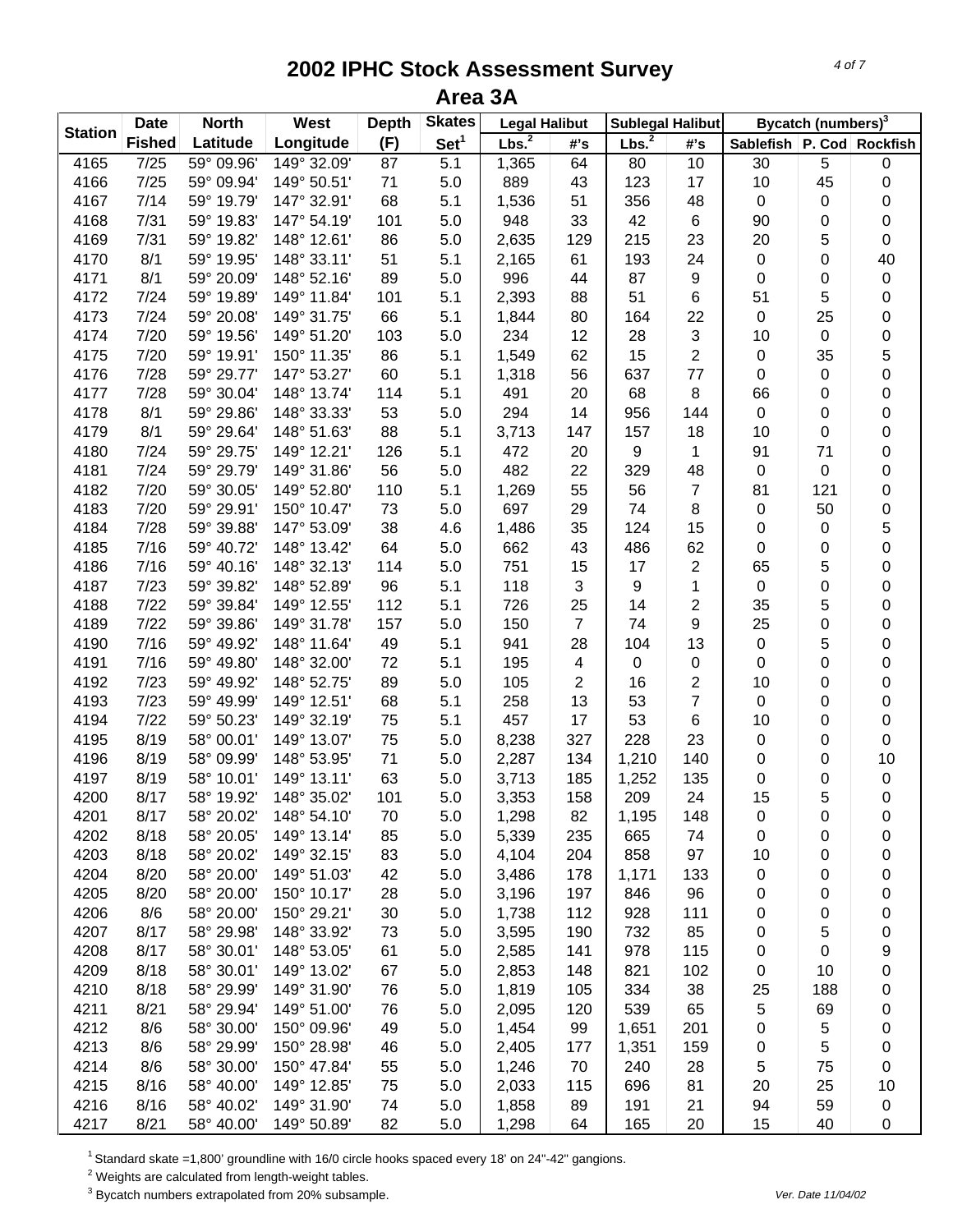|                | <b>Date</b>   | <b>North</b> | West        | <b>Depth</b> | <b>Skates</b>    | <b>Legal Halibut</b> |                | <b>Sublegal Halibut</b> |     |                               | Bycatch (numbers) <sup>3</sup> |             |
|----------------|---------------|--------------|-------------|--------------|------------------|----------------------|----------------|-------------------------|-----|-------------------------------|--------------------------------|-------------|
| <b>Station</b> | <b>Fished</b> | Latitude     | Longitude   | (F)          | Set <sup>1</sup> | Lbs. $^2$            | #'s            | Lbs. $^2$               | #'s | Sablefish   P. Cod   Rockfish |                                |             |
| 4218           | 8/21          | 58° 40.00'   | 150° 10.01' | 68           | $\overline{5.0}$ | 2,012                | 98             | 278                     | 32  | 5                             | 41                             | 0           |
| 4219           | 8/7           | 58° 39.99'   | 150° 28.71' | 109          | 5.0              | 446                  | 30             | 222                     | 25  | 170                           | 5                              | 0           |
| 4220           | 8/7           | 58° 40.00'   | 150° 49.01' | 108          | 5.0              | 498                  | 25             | 36                      | 4   | 153                           | 20                             | 0           |
| 4222           | 8/16          | 58° 49.91'   | 149° 32.00' | 122          | 5.0              | 393                  | 21             | 19                      | 2   | 240                           | 0                              | 0           |
| 4223           | 8/5           | 58° 50.00'   | 149° 50.97' | 130          | 5.0              | 1,237                | 50             | 30                      | 3   | 190                           | 0                              | 0           |
| 4224           | 8/5           | 58° 49.98'   | 150° 10.03' | 88           | 5.0              | 3,246                | 144            | 265                     | 29  | 50                            | 55                             | 0           |
| 4225           | 8/7           | 58° 50.02'   | 150° 30.09' | 91           | 5.0              | 2,079                | 115            | 724                     | 83  | 40                            | 100                            | 0           |
| 4226           | 8/7           | 58° 49.95'   | 150° 49.14' | 97           | 5.0              | 1,742                | 84             | 268                     | 31  | 50                            | 20                             | 0           |
| 4227           | 8/8           | 58° 50.14'   | 151° 08.04' | 79           | 5.0              | 3,145                | 170            | 759                     | 86  | 5                             | 50                             | 5           |
| 4228           | 8/8           | 58° 49.94'   | 151° 28.00' | 63           | 5.0              | 1,494                | 79             | 1,188                   | 156 | $\pmb{0}$                     | 0                              | 0           |
| 4229           | 8/5           | 59° 00.00'   | 149° 50.77' | 121          | 5.0              | 368                  | 19             | 15                      | 2   | 255                           | 0                              | 0           |
| 4230           | 8/5           | 59° 00.00'   | 150° 11.29' | 102          | 5.0              | 1,860                | 83             | 88                      | 10  | 105                           | 10                             | 0           |
| 4231           | 8/10          | 58° 59.98'   | 150° 29.96' | 64           | 5.0              | 1,376                | 87             | 1,228                   | 160 | $\pmb{0}$                     | 0                              | 0           |
| 4232           | 8/9           | 59° 00.00'   | 150° 49.83' | 89           | 5.0              | 1,927                | 95             | 361                     | 42  | 15                            | 15                             | 0           |
| 4233           | 8/9           | 59° 00.01'   | 151° 08.44' | 83           | 5.0              | 1,752                | 95             | 522                     | 63  | 5                             | 75                             | 0           |
| 4234           | 8/8           | 59° 00.02'   | 151° 28.14' | 68           | 5.0              | 2,623                | 151            | 997                     | 122 | $\pmb{0}$                     | 5                              | 0           |
| 4235           | 8/10          | 59° 09.99'   | 150° 10.98' | 67           | 5.0              | 1,542                | 92             | 832                     | 106 | 10                            | 15                             | 0           |
| 4236           | 8/10          | 59° 10.04'   | 150° 30.05' | 67           | 5.0              | 3,603                | 131            | 316                     | 41  | $\pmb{0}$                     | 15                             | 0           |
| 4237           | 8/9           | 59° 09.96'   | 150° 50.02' | 65           | 5.0              | 3,052                | 175            | 481                     | 53  | 0                             | 40                             | 15          |
| 4238           | 8/9           | 59° 10.04'   | 151° 08.79' | 29           | 5.0              | 4,573                | 231            | 435                     | 51  | $\pmb{0}$                     | 0                              | 10          |
| 4239           | 8/10          | 59° 20.05'   | 150° 31.02' | 136          | 5.0              | 1,575                | 57             | 40                      | 4   | 30                            | 144                            | 0           |
| 4240           | 6/23          | 57° 20.03'   | 150° 46.00' | 86           | 4.7              | 3,841                | 184            | 314                     | 35  | 10                            | 0                              | 5           |
| 4241           | 6/23          | 57° 30.03'   | 150° 08.92' | 247          | 5.0              | 47                   | $\overline{2}$ | 0                       | 0   | 113                           | 0                              | 5           |
| 4242           | 6/23          | 57° 30.00'   | 150° 27.89' | 84           | 5.0              | 976                  | 53             | 74                      | 8   | $\pmb{0}$                     | 0                              | 0           |
| 4243           | 6/23          | 57° 30.00'   | 150° 45.95' | 52           | 5.0              | 1,688                | 95             | 605                     | 72  | $\pmb{0}$                     | 68                             | 0           |
| 4244           | 6/24          | 57° 40.00'   | 149° 50.27' | 225          | 5.0              | 558                  | 18             | 9                       | 1   | 165                           | 0                              | 0           |
| 4245           | 6/24          | 57° 40.00'   | 150° 09.04' | 115          | 5.0              | 1,064                | 51             | 40                      | 6   | 45                            | 5                              | 0           |
| 4246           | 7/4           | 57° 40.00'   | 150° 27.98' | 51           | 5.0              | 1,152                | 66             | 1,094                   | 130 | $\pmb{0}$                     | 20                             | 0           |
| 4247           | 7/4           | 57° 40.02'   | 150° 47.19' | 45           | 5.0              | 7,005                | 231            | 385                     | 42  | $\pmb{0}$                     | 0                              | 0           |
| 4248           | 6/22          | 57° 40.02'   | 151° 05.09' | 40           | 5.0              | 887                  | 49             | 332                     | 36  | 0                             | 155                            | 0           |
| 4249           | 6/22          | 57° 40.01'   | 151° 24.12' | 34           | 5.0              | 2,956                | 115            | 285                     | 32  | 0                             | 103                            | 0           |
| 4250           | 7/5           | 57° 51.22'   | 149° 32.26' | 123          | 5.0              | 516                  | 22             | 30                      | 3   | 140                           | 0                              | 0           |
| 4251           | 7/5           | 57° 49.98'   | 149° 49.86' | 140          | 5.0              | 402                  | 16             | 62                      | 7   | 147                           | 0                              | 0           |
| 4252           | 6/24          | 57° 49.95'   | 150° 08.84' | 106          | 5.0              | 1,870                | 114            | 371                     | 44  | 15                            | 30                             | $\mathbf 0$ |
| 4253           | 7/4           | 57° 50.01'   | 150° 28.01' | 50           | 5.0              | 3,673                | 185            | 797                     | 93  | 0                             | 0                              | 15          |
| 4254           | 7/4           | 57° 50.00'   | 150° 47.13' | 45           | 5.0              | 2,043                | 116            | 1,075                   | 124 | 0                             | 0                              | 0           |
| 4255           | 6/25          | 57° 50.01'   | 151° 05.83' | 39           | 5.0              | 2,651                | 78             | 324                     | 37  | 0                             | 108                            | 0           |
| 4256           | 6/25          | 57° 50.01'   | 151° 23.83' | 30           | 5.0              | 1,602                | 76             | 747                     | 94  | 0                             | 0                              | 0           |
| 4257           | 7/1           | 57° 50.00'   | 151° 43.03' | 29           | 5.0              | 615                  | 26             | 150                     | 19  | 0                             | 80                             | 0           |
| 4258           | 7/1           | 57° 50.01'   | 152° 02.08' | 50           | 5.0              | 690                  | 27             | 35                      | 4   | 0                             | 130                            | 0           |
| 4259           | 7/5           | 58° 00.00'   | 149° 32.13' | 79           | 5.0              | 1,500                | 85             | 569                     | 66  | 0                             | $\pmb{0}$                      |             |
| 4260           | 7/5           | 57° 59.99'   | 149° 51.23' | 126          | 5.0              | 260                  | 15             | 113                     | 13  | 90                            | 20                             | 0           |
| 4261           | 7/6           | 57° 59.98'   | 150° 08.56' | 124          | 4.0              | 795                  | 48             | 72                      | 9   | 45                            | 45                             | 0           |
| 4262           | 7/6           | 57° 59.99'   | 150° 28.00' | 88           | 5.0              | 582                  | 29             | 24                      | 3   | 120                           | 5                              | 5           |
| 4263           | 6/27          | 58° 00.00'   | 150° 47.02' | 72           |                  | 1,723                | 80             | 348                     | 39  | 15                            | 45                             | 0           |
|                |               |              |             |              | 5.0              |                      |                |                         |     |                               |                                | 0           |
| 4264           | 6/27          | 58° 00.00'   | 151° 05.88' | 45           | 5.0              | 1,687                | 86             | 596                     | 67  | 0                             | 35                             | 0           |
| 4265           | 6/25          | 57° 59.99'   | 151° 24.99' | 43           | 5.0              | 1,747                | 85             | 455                     | 55  | 0                             | 85                             | 0           |
| 4266           | 6/30          | 57° 59.99'   | 151° 43.91' | 65           | 5.0              | 801                  | 42             | 183                     | 22  | 0                             | 95                             | 0           |
| 4267           | 6/30          | 58° 00.00'   | 152° 02.94' | 99           | 5.0              | 1,726                | 61             | 38                      | 4   | 0                             | 99                             | 0           |
| 4268           | 6/30          | 58° 00.00'   | 152° 21.98' | 109          | 5.0              | 889                  | 33             | 87                      | 10  | 0                             | 85                             | 0           |
| 4269           | 7/6           | 58° 09.99'   | 150° 10.11' | 79           | 5.0              | 3,950                | 255            | 832                     | 89  | 0                             | $\pmb{0}$                      | 0           |

1 Standard skate =1,800' groundline with 16/0 circle hooks spaced every 18' on 24"-42" gangions.

 $2$  Weights are calculated from length-weight tables.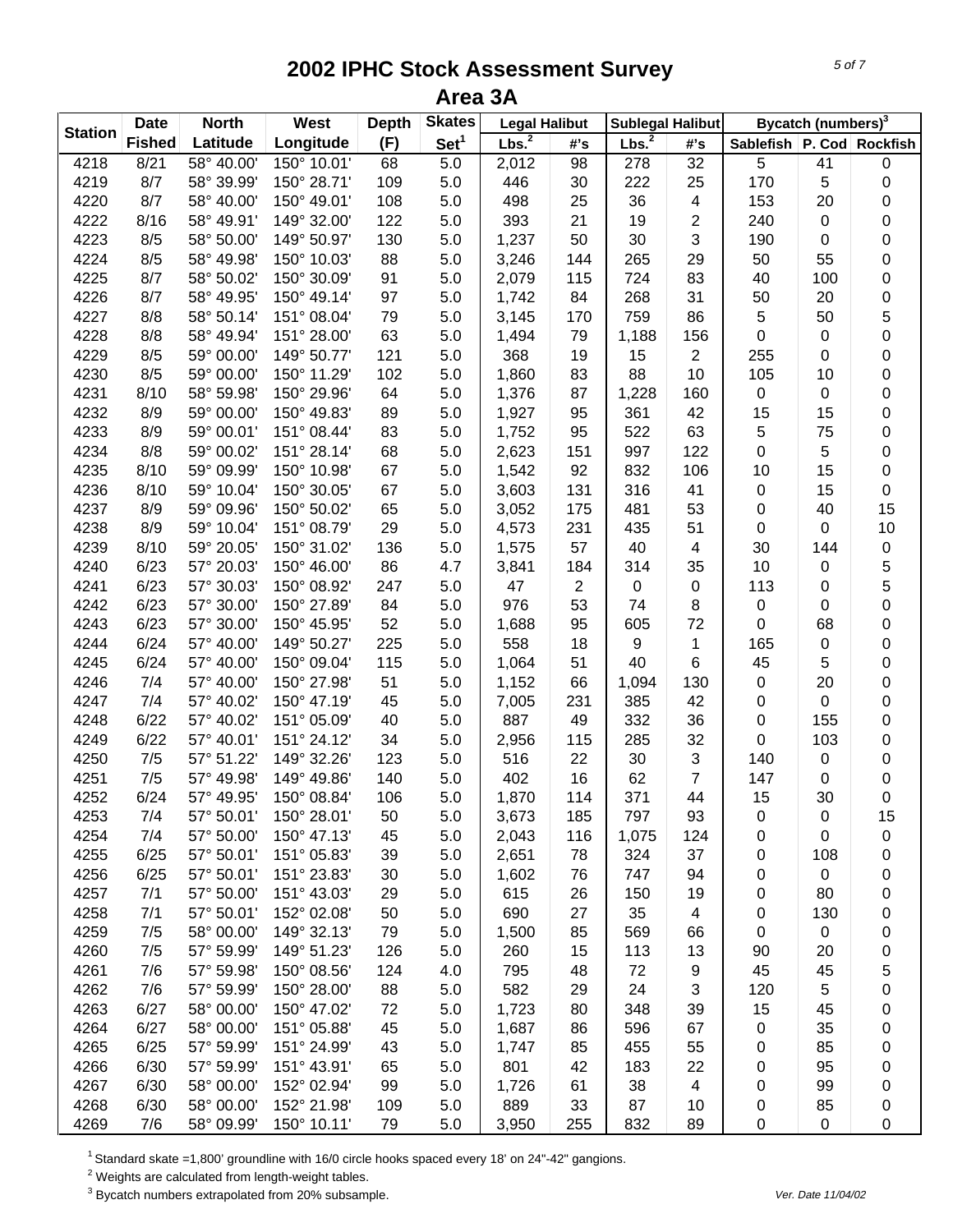| <b>Station</b> | <b>Date</b>   | <b>North</b> | West        | <b>Depth</b> | <b>Skates</b>    | <b>Legal Halibut</b> |          | <b>Sublegal Halibut</b> |                |                               | Bycatch (numbers) <sup>3</sup> |        |
|----------------|---------------|--------------|-------------|--------------|------------------|----------------------|----------|-------------------------|----------------|-------------------------------|--------------------------------|--------|
|                | <b>Fished</b> | Latitude     | Longitude   | (F)          | Set <sup>1</sup> | Lbs. <sup>2</sup>    | #'s      | Lbs. $^2$               | #'s            | Sablefish   P. Cod   Rockfish |                                |        |
| 4270           | 7/6           | 58° 10.01'   | 150° 29.09' | 62           | 5.0              | 1,991                | 107      | 625                     | 74             | $\pmb{0}$                     | 10                             | 0      |
| 4271           | 6/28          | 58° 10.18'   | 150° 48.14' | 61           | 5.0              | 1,763                | 74       | 410                     | 46             | $\pmb{0}$                     | 25                             | 0      |
| 4272           | 6/27          | 58° 10.00'   | 151° 07.01' | 78           | 5.0              | 1,072                | 46       | 54                      | 6              | 45                            | 55                             | 0      |
| 4273           | 6/27          | 58° 10.00'   | 151° 25.02' | 90           | 5.0              | 1,911                | 66       | 78                      | 9              | $\pmb{0}$                     | 90                             | 0      |
| 4274           | 6/30          | 58° 10.00'   | 151° 44.02' | 33           | 5.0              | 6,428                | 238      | 253                     | 28             | 0                             | 0                              | 0      |
| 4275           | 6/28          | 58° 19.98'   | 150° 47.82' | 36           | 5.0              | 608                  | 42       | 711                     | 86             | $\pmb{0}$                     | 0                              | 0      |
| 4276           | 6/28          | 58° 19.98'   | 151° 07.02' | 70           | 5.0              | 1,587                | 67       | 73                      | 8              | $\pmb{0}$                     | 35                             | 0      |
| 4277           | 7/7           | 58° 20.00'   | 151° 26.09' | 37           | 5.0              | 4,905                | 191      | 835                     | 106            | $\pmb{0}$                     | 10                             | 0      |
| 4278           | 7/7           | 58° 19.99'   | 151° 45.06' | 29           | 5.0              | 3,829                | 120      | 65                      | 7              | $\pmb{0}$                     | 14                             | 0      |
| 4279           | 6/28          | 58° 30.00'   | 151° 06.79' | 53           | 5.0              | 1,045                | 57       | 119                     | 14             | $\pmb{0}$                     | 0                              | 0      |
| 4280           | 7/7           | 58° 30.00'   | 151° 26.96' | 92           | 5.0              | 1,551                | 66       | 44                      | 5              | 5                             | 108                            | 0      |
| 4281           | 7/7           | 58° 30.00'   | 151° 45.98' | 94           | 5.0              | 2,620                | 87       | 22                      | 3              | 35                            | 30                             | 0      |
| 4282           | 6/29          | 58° 39.99'   | 151° 26.93' | 101          | 5.0              | 1,829                | 74       | 124                     | 14             | $\pmb{0}$                     | 65                             | 0      |
| 4283           | 6/29          | 58° 40.00'   | 151° 46.00' | 70           | 5.0              | 2,889                | 127      | 269                     | 29             | 0                             | 40                             | 0      |
| 4284           | 6/29          | 58° 39.98'   | 152° 06.00' | 71           | 5.0              | 2,265                | 138      | 389                     | 43             | $\mathbf 0$                   | 10                             | 0      |
| 4285           | 6/29          | 58° 50.02'   | 152° 06.35' | 59           | 5.0              | 1,457                | 71       | 267                     | 32             | $\pmb{0}$                     | 25                             | 6      |
| 4286           | 6/4           | 56° 19.95'   | 152° 49.89' | 58           | 5.0              | 3,130                | 138      | 171                     | 21             | 25                            | 54                             | 0      |
| 4287           | 6/4           | 56° 19.96'   | 153° 07.87' | 59           | 5.0              | 1,870                | 97       | 317                     | 40             | $\pmb{0}$                     | 20                             | 0      |
| 4288           | 6/4           | 56° 19.97'   | 153° 26.11' | 32           | 5.0              | 3,091                | 190      | 976                     | 106            | $\pmb{0}$                     | 5                              | 0      |
| 4290           | 6/12          | 56° 29.92'   | 152° 32.93' | 149          | 5.0              | 1,364                | 74       | 108                     | 12             | 92                            | 0                              | 24     |
| 4291           | 6/6           | 56° 30.07'   | 152° 51.11' | 28           | 5.0              | 3,471                | 220      | 970                     | 111            | $\pmb{0}$                     | 10                             | 0      |
| 4292           | 6/6           | 56° 29.93'   | 153° 08.84' | 39           | 5.0              | 841                  | 41       | 219                     | 26             | $\mathbf 0$                   | 213                            | 0      |
| 4293           | 6/5           | 56° 29.96'   | 153° 26.81' | 48           | 5.0              | 2,039                | 90       | 152                     | 18             | $\pmb{0}$                     | 10                             | 0      |
| 4294           | 6/5           | 56° 29.98'   | 153° 44.95' | 36           | 5.0              | 2,665                | 76       | 89                      | 10             | $\pmb{0}$                     | 60                             | 0      |
| 4295           | 6/15          | 56° 40.00'   | 151° 57.03' | 34           | 5.0              | 5,786                | 211      | 222                     | 25             | $\pmb{0}$                     | 0                              | 0      |
| 4296           | 6/12          | 56° 39.92'   | 152° 14.88' | 26           | 5.0              | 4,395                | 188      | 829                     | 98             | $\mathbf 0$                   | 0                              | 0      |
| 4297           | 6/12          | 56° 39.95'   | 152° 33.99' | 75           | 5.0              | 1,774                | 91       | 358                     | 42             | 0                             | 5                              | 0      |
| 4298           | 6/6           | 56° 39.94'   | 152° 52.00' | 37           | 5.1              | 2,224                | 113      | 1,016                   | 117            | 0                             | 0                              | 0      |
| 4299           | 6/6           | 56° 39.92'   | 153° 09.93' | 82           | 5.0              | 1,621                | 71       | 81                      | 10             | 0                             | 124                            | 0      |
| 4300           | 6/5           | 56° 39.98'   | 153° 28.04' | 78           | 5.0              | 3,255                | 123      | 252                     | 29             | 0                             | 50                             | 0      |
| 4301           | 6/5           | 56° 39.99'   | 153° 45.95' | 45           | 5.0              | 1,586                | 67       | 269                     | 31             | 0                             | 74                             | 0      |
| 4302           | 6/15          | 56° 49.99'   | 151° 40.05' | 163          | 5.0              | 1,919                | 79       | 31                      |                | 115                           |                                |        |
| 4303           | 6/15          | 56° 50.03'   | 151° 58.16' | 43           | 5.0              | 3,605                | 177      | 841                     | 4<br>95        | $\pmb{0}$                     | 0<br>0                         | 0      |
| 4304           | 6/14          | 56° 50.01'   | 152° 16.04' | 52           | 5.0              | 4,607                | 233      | 440                     | 47             | $\pmb{0}$                     | 0                              | 5<br>0 |
| 4305           | 6/14          | 56° 49.98'   | 152° 34.92' |              |                  | 731                  |          | 62                      |                |                               |                                |        |
| 4306           | 6/13          | 56° 49.98'   | 152° 52.87' | 76           | 5.0<br>5.0       |                      | 33<br>85 |                         | 8              | 5                             | 10                             | 0      |
|                | 6/13          | 56° 50.00'   | 153° 10.98' | 35<br>49     | 5.0              | 1,302                |          | 1,278<br>244            | 146            | 0                             | 5                              | 0      |
| 4307           |               | 56° 50.00'   | 153° 28.97' |              |                  | 4,596                | 209      | 91                      | 29<br>12       | 0                             | 35                             | 0      |
| 4308           | 6/13<br>6/16  |              |             | 53           | 5.0              | 1,742                | 63       |                         |                | 0                             | 35                             | 0      |
| 4309           |               | 57° 00.00'   | 151° 39.95' | 42           | 5.0              | 3,870                | 156      | 456                     | 53             | 0                             | $\boldsymbol{0}$               | 5      |
| 4310           | 6/16          | 56° 59.99'   | 151° 58.94' | 45           | 5.0              | 1,477                | 69       | 758                     | 88             | 0                             | 20                             | 0      |
| 4311           | 6/14          | 57° 00.02'   | 152° 17.00' | 40           | 5.0              | 3,503                | 125      | 290                     | 35             | 0                             | 0                              | 0      |
| 4312           | 6/14          | 56° 59.96'   | 152° 34.91' | 85           | 5.0              | 1,417                | 68       | 61                      | $\overline{7}$ | 10                            | 5                              | 0      |
| 4313           | 6/13          | 56° 59.98'   | 152° 53.96' | 61           | 5.0              | 1,830                | 72       | 172                     | 20             | $\mathbf 0$                   | 35                             | 0      |
| 4314           | 6/17          | 57° 10.02'   | 151° 04.03' | 211          | 5.0              | 818                  | 31       | 0                       | 0              | 108                           | $\pmb{0}$                      | 10     |
| 4315           | 6/16          | 57° 10.01'   | 151° 22.05' | 70           | 5.0              | 4,081                | 190      | 131                     | 16             | 0                             | 50                             | 0      |
| 4316           | 6/16          | 57° 10.00'   | 151° 41.04' | 40           | 5.0              | 2,599                | 107      | 387                     | 43             | 0                             | 29                             | 0      |
| 4317           | 6/16          | 57° 10.00'   | 151° 59.14' | 39           | 5.0              | 3,261                | 115      | 277                     | 32             | 0                             | 30                             | 0      |
| 4318           | 6/7           | 57° 10.01'   | 152° 18.01' | 43           | 5.0              | 1,464                | 79       | 361                     | 41             | 0                             | 40                             | 0      |
| 4319           | 6/7           | 57° 09.98'   | 152° 36.02' | 52           | 5.0              | 736                  | 29       | 94                      | 14             | 0                             | 49                             | 0      |
| 4320           | 6/17          | 57° 20.00'   | 151° 03.91' | 50           | 5.0              | 3,593                | 176      | 653                     | 75             | 0                             | 0                              | 0      |
| 4321           | 6/17          | 57° 19.99'   | 151° 22.91' | 74           | 5.0              | 1,792                | 93       | 173                     | 20             | 30                            | 105                            | 0      |

1 Standard skate =1,800' groundline with 16/0 circle hooks spaced every 18' on 24"-42" gangions.

 $2$  Weights are calculated from length-weight tables.